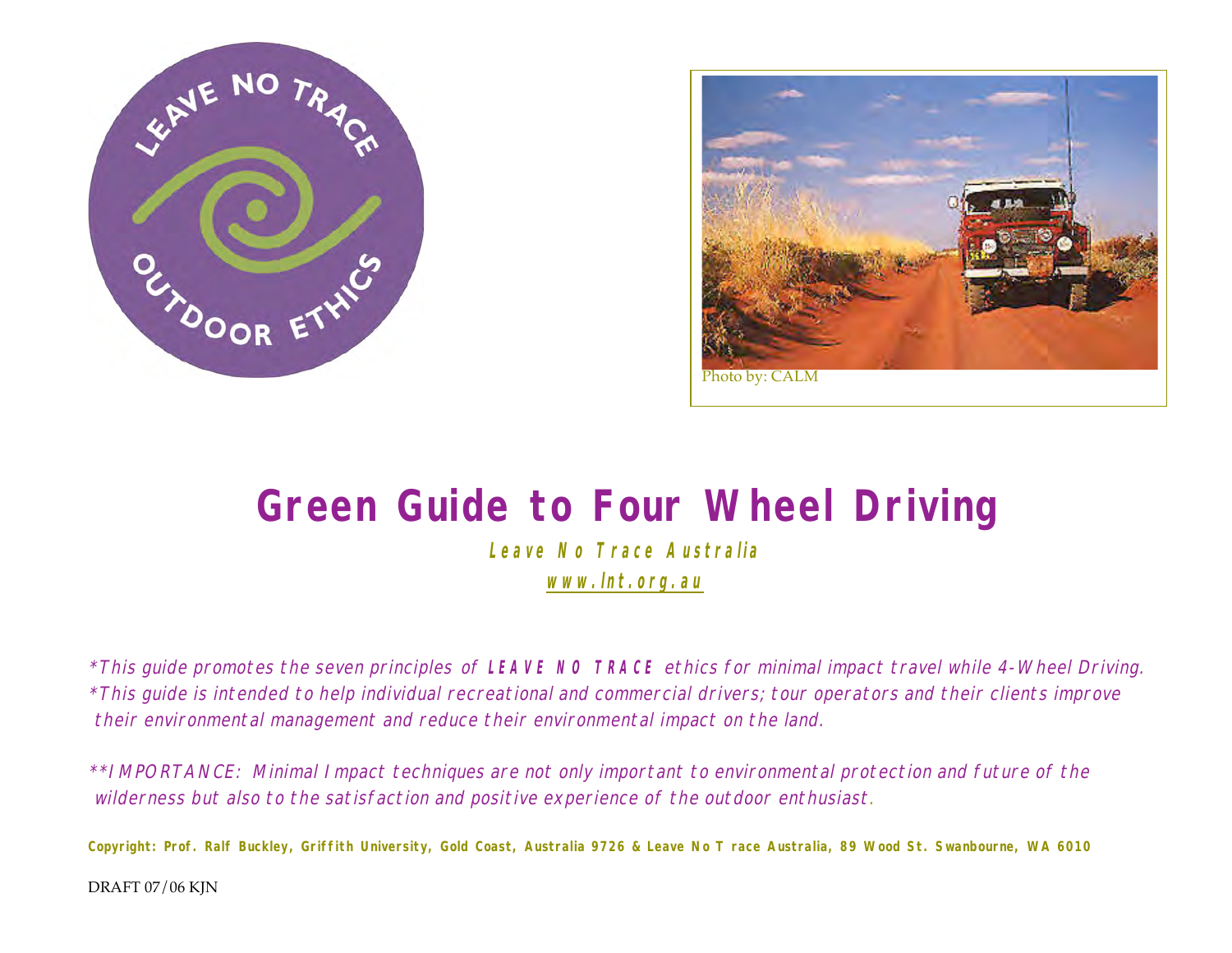#### **Plan Ahead and Prepare**

- Research the your destination before you leave home.
- Know the regulations for the area in which you wish to travel.
- Obtain permission from the landholder or the land management agency.
- Keep group sizes small. Avoid times of high use.
- Plan your trip within the capabilities of your vehicles and drivers.
- If necessary, do a 4WD course before travelling.
- Obtain and know how to read maps before you start.
- Prepare for extreme isolation, weather hazards and emergencies. Check these ahead of time.
- Take plenty of drinking water and emergency equipment. (Sat. phone, First Aid Kit, EPIRB, GPS, fire extinguisher)
- In an emergency don't leave your vehicle.
- Notify someone of return time from isolated trips.
- Check that your vehicle is in good working condition.
- Check your vehicle for basic recovery tools. Make sure they are 4WD compatible.
- Repackage food to minimise waste, take some rubbish bags or sealable plastic tubs.
- Carry a fuel-stove and basic shelter.
- Carry a strong trowel for bush toileting.

#### **Travel and Camp on Durable Surfaces**

- Stay on established tracks
- Do not create new tracks.
- Durable surfaces include established tracks and campsites, rock, gravel and dry grasses. Take care where you step and/or drive.
- Slow down to reduce impact on soft surfaces like mud.
- Avoid driving in muddy conditions.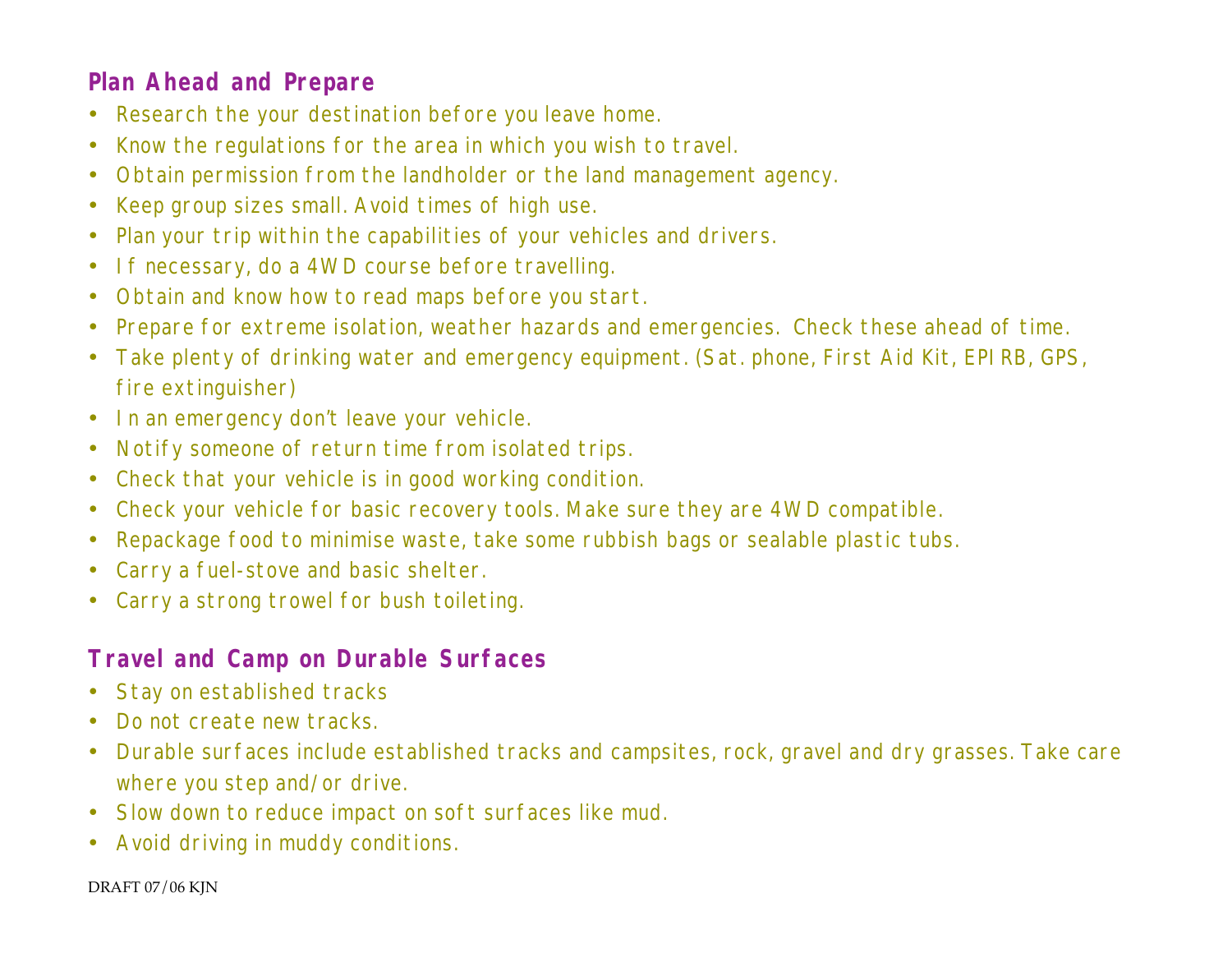- Do not take short-cuts.
- To avoid creating new impacts, cross creeks only at existing fords and use caution on depth and current. Do not cross otherwise.
- Protect water sources by camping at least 100 metres from rivers and billabongs.
- Park your vehicle at least 100m away from water on durable ground.
- Good campsites are found, not made. Altering a site is not necessary.
- Clean-up, naturalise and disguise your campsite upon breaking camp.

#### In popular areas:

- Concentrate use on existing tracks and campsites.
- Avoid driving on muddy tracks. Go back if need be.
- Keep campsites small. Focus activity in areas where vegetation is absent.
- Help regenerate sites which show beginnings of impact. In natural areas:
- Do not drive. Walk.
- Disperse use to prevent the creation of campsites and footpaths.
- Avoid places where impacts are just beginning.
- Stay only one night.



*Travel on muddy tracks increases erosion and widens tracks!*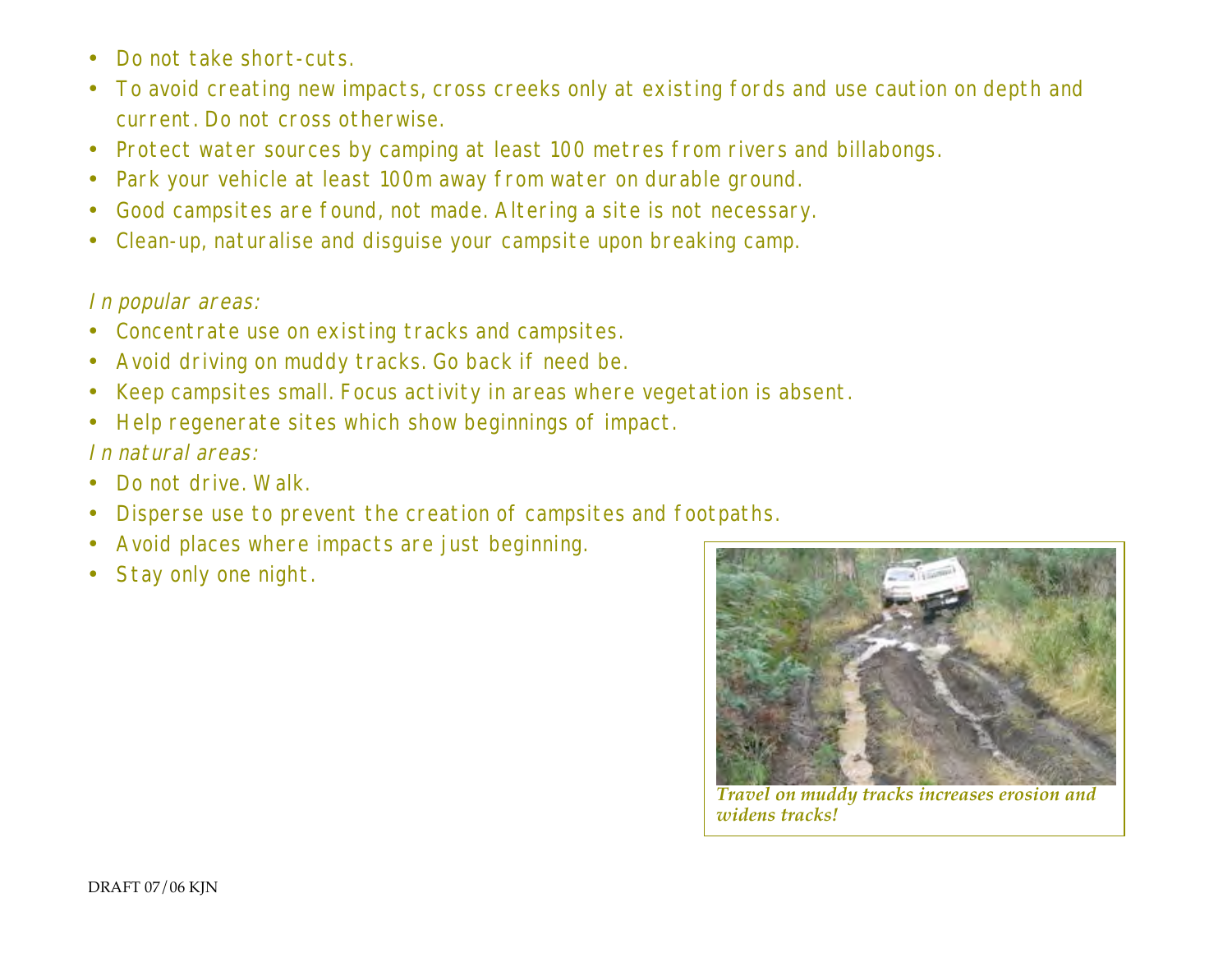### **Dispose of Waste Properly**

- Inspect and clean up your campsite and rest areas for rubbish and spilled food. Do not bury food waste. Pack and carry out all rubbish and leftover food. This includes organics.
- Do not burn rubbish.
- Carry a sealable personal ashtray if you smoke. Do not leave butts on the ground.
- Use developed toilets where available.
- In un-developed areas, use a strong trowel to deposit solid human waste in cat-holes dug in the ground, 10-15cm deep at least 100m from water, camp and tracks. Cover and disguise the hole when finished.
- If 4Wdriving, consider carrying a portable toilet.
- Pack out all hygiene products in a suitable container. (These include toilet paper, feminine hygiene products and nappies.)
- To wash yourself or your dishes, carry water 100 meters from streams and pools and use small amounts of biodegradable soap. Scatter strained dishwater.

### **Leave What You Find**

- Respect Indigenous art and other sites of cultural significance.
- Do not touch rock art. Always get appropriate permission from Traditional Owners to visit sites of cultural significance.
- Preserve the past: observe but do not touch cultural or historic structures and artifacts.
- Leave rocks, plants and other natural objects as you find them.
- Avoid introducing or transporting non-native species do not transport firewood and check for stowaway animals before you leave an area.
- Know non-native species and report sightings of them to appropriate sources.
- Do not travel through Quarantine Areas.
- Clean your vehicle (including tyres), boots and camping gear of mud which may contain dieback fungus or invasive weed seeds.
- Check clothing and all gear and burn or dispose of all hitchhiker type seeds.

DRAFT 07/06 KJN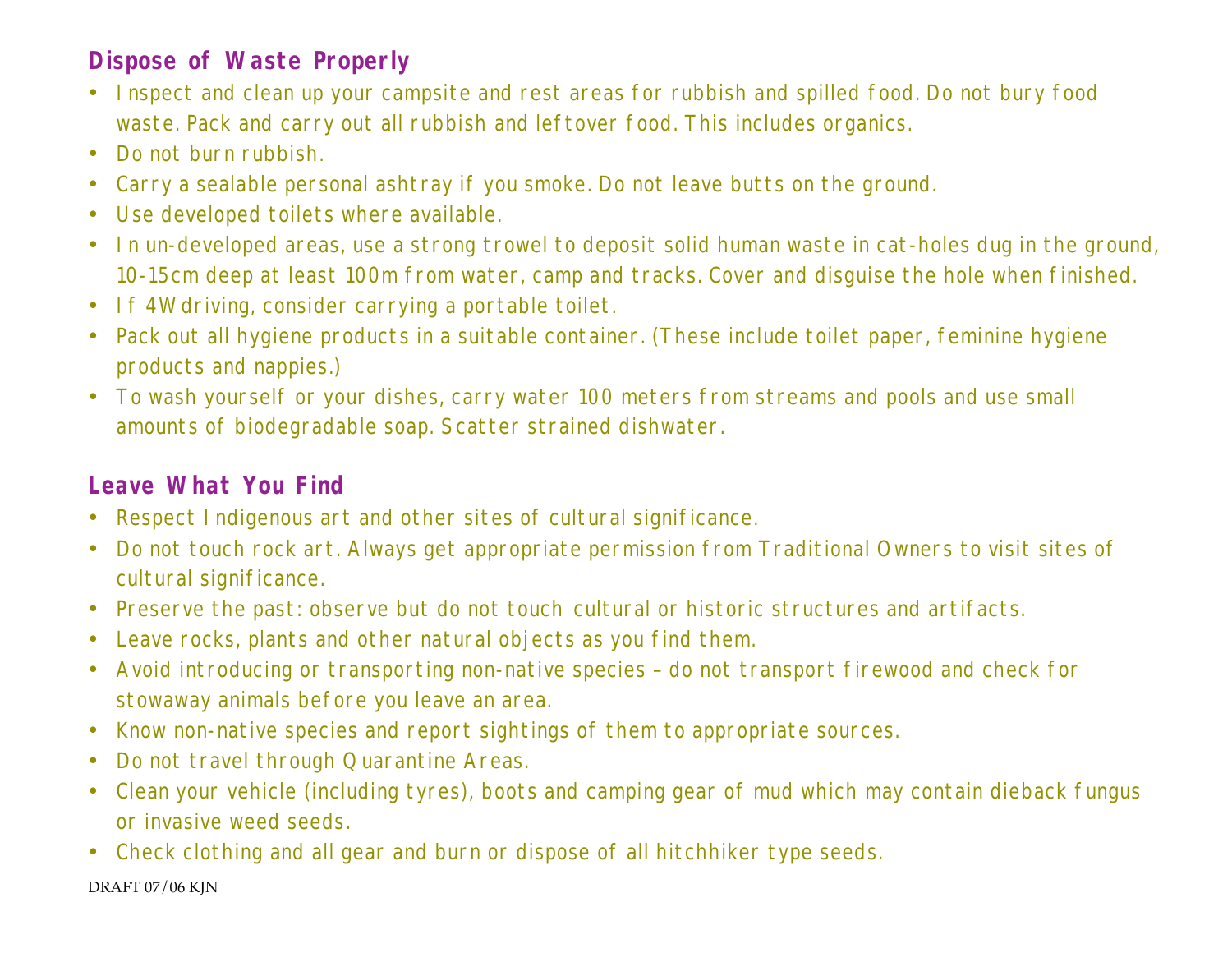#### **Minimise the Impact of Fire**

- Fires can cause devastating and lasting impacts to the bush.
- Check area regulations for fire bans.
- Use a lightweight fuel stove for cooking and enjoy a candle or gas lantern for light.
- Where fires are permitted, use established fire rings, fire pans, or mound fires. Do not create new fire-pits.
- Keep fires small. Wood is a habitat for fauna and birds. Use only small sticks that can be broken by hand.
- Burn all wood and coals to ash. Put the fire out completely. Clean out campfires rings after use.
- Consider carrying a fire pan and wood from a local sustainable yield in the back of your vehicle.
- Consider using candles for light instead of fire. Don't leave wax residue.
- Be careful of improper cigarette butt disposal. Take butts with you.

#### **Respect Wildlife**

- Observe wildlife from a distance. Do not follow or approach them.
- Know about local animal habitats and behaviour to avoid disturbance.
- Never feed animals or birds. Feeding wildlife damages their health, alters natural behaviours, and exposes them to predators and other dangers.
- Control pets at all times or leave them at home. They are not allowed in National Parks.
- Avoid wildlife during sensitive times: mating, nesting, and raising young.
- Drive slowly and quietly. Avoid revving the engine.
- Take note of all wildlife-warning road signs and be alert.
- Avoid driving at night, dawn or dusk, as this is when animals are most active.
- Slow down and let animals move off the track.
- If you hit an animal stop to check if it is alive. Some local vets will treat injured wildlife and turn them over trained wildlife carers.

DRAFT 07/06 KJN